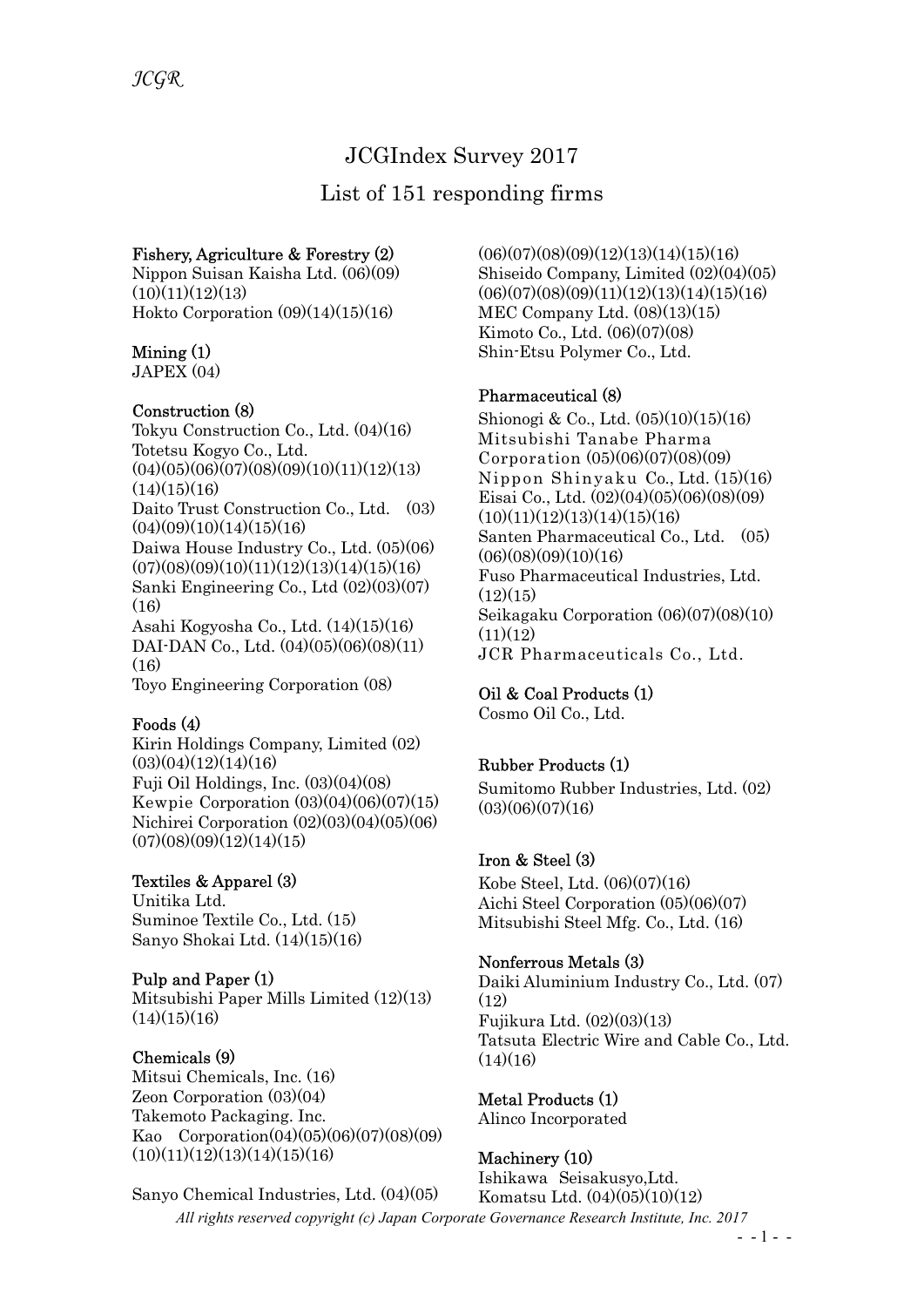Daikin Industries, Ltd. (05)(06)(16) Heiwa Corporation (13)(14) Japan Cash Machine Co., Ltd. (09) Sanden Holdings Corporation (06)(12) NSK Ltd. (03)(07)(08)(12)(13)(14)(15)(16) Kitz Corp. (03)(04)(05)(06)(07)(08)(09)  $(11)(15)$ Mitsubishi Heavy Industries, Ltd. (04)  $(05)(06)(08)(09)(10)(12)(13)(14)(15)(16)$ Star Micronics Co., Ltd.

## Electric Appliancess (20)

Konica Minolta Japan, Inc. (02)(03)(04)  $(05)(06)(07)(08)(09)(10)(11)(12)(13)(14)$  $(15)(16)$ Hitachi, Ltd. (03)(04)(05)(06)(07)(08)(11)  $(12)(13)(14)(15)(16)$ Mitsubishi Electric Corporation (04)(05)  $(06)(07)(08)(09)(11)(12)(14)(15)(16)$ Toshiba Tec Corporation  $(05)(07)(08)(09)(10)$ Mimaki Engineering Co., Ltd. Omron Corporation (02)(03)(04)(05)(06)  $(07)(08)(09)(10)(12)(13)(14)(15)(16)$ NEC Corporation (04)(05)(06)(07)(08)(09)  $(10)(11)(12)(13)(14)(15)(16)$ Nippon Signal Co., Ltd. Sony Corporation (04)(05)(06)(07)(08)(09)  $(10)(11)(12)(13)(14)(15)(16)$ Tamura Corporation (02)(03)(04)(05)(06)  $(07)(08)(09)(11)(12)(13)(14)(15)(16)$ Clarion Co., Ltd. (05)(06)(16) Sumida Corporation (02)(03)(04)(05)(06)  $(07)(08)(09)(10)(11)(12)(13)(14)(15)(16)$ Yokogawa Electric Corporation (04)(05)  $(06)(07)(08)(09)(11)(12)(13)(14)(15)$ Nihon Kohden Corporation Advantest Corporation (06)(07)(08)(09)  $(10)(11)(12)(13)(14)(15)(16)$ Casio Computer Co., Ltd. (05)(06)(07)  $(08)(09)(10)(11)(12)(13)(15)(16)$ Rohm Co., Ltd. (02)(04)(05)(06)(07)(08)  $(09)(10)(11)(12)(13)(14)(15)(16)$ Koa Corporation (16) Koito Manufacturing Co., Ltd. (07)(09)  $(15)(16)$ Tokyo Electron Ltd. (02)(04)(05)(06)(08)  $(09)(11)(12)(13)(14)(15)(16)$ 

### Transportation Equipment (4)

Mitsui E&S Shipbuilding Co., Ltd. (02)  $(03)(04)(05)(06)(07)(09)(10)(12)(14)(15)$  $(16)$ 

Kawasaki Heavy Industries, Ltd. (04)  $(05)(16)$ Akebono Brake Industry Company,

Limited (03)(04)(06)(07)(08)(11)(13) Yorozu Corporation (04)(05)(07)(15)(16)

## Precision Instruments (2)

Terumo Corp. (03)(04)(05)(06)(07)(08)  $(09)(10)(11)(12)(13)(14)(15)(16)$ Citizen Watch Co., Ltd. (06)(12)(13)  $(14)(16)$ 

# Other Products (4)

Daiken Corporation (14)(15)(16) Toppan Printing Co., Ltd. (02)(03)(04)(05)  $(06)(07)(08)(09)(10)(11)(12)(13)(14)(15)$  $(16)$ Itoki Crebio Corp. (02)(03)(05)(07)(09)  $(15)(16)$ Nakabayashi Co., Ltd. (08)(09)(10)(11)

# Electric Power & Gas (1)

Tohoku Electric Power Co., Inc. (04)(05)  $(06)(07)(15)(16)$ 

# Land Transportation (1)

Keikyu Corporation

# Air Transportation (2)

Japan Airlines System Corp. (14)(15)(16) ANA Holdings, Inc. (05)(06)(07)(08)

### Warehousing & Harbor Transportation

Services (2) Sanritsu Corporation Kimura Unity Co., Ltd. (15)

# Information and communication (12)

TIS, Inc. (11) Techmatrix Corporation Nomura Research Institute, Ltd. (04)(05)  $(06)(07)(12)(13)(14)(15)(16)$ Cybernet Systems Co., Ltd. (14)(15) Yahoo Japan Corporation Alpha Systems, Inc. EM Systems company limited Net One Systems Co., Ltd. (05)(06)(07) ARGO Graphics Inc. (05)(10)(15) Avex Inc. (03) Sky Perfect JSAT Holdings Inc. (09)(11)  $(15)$